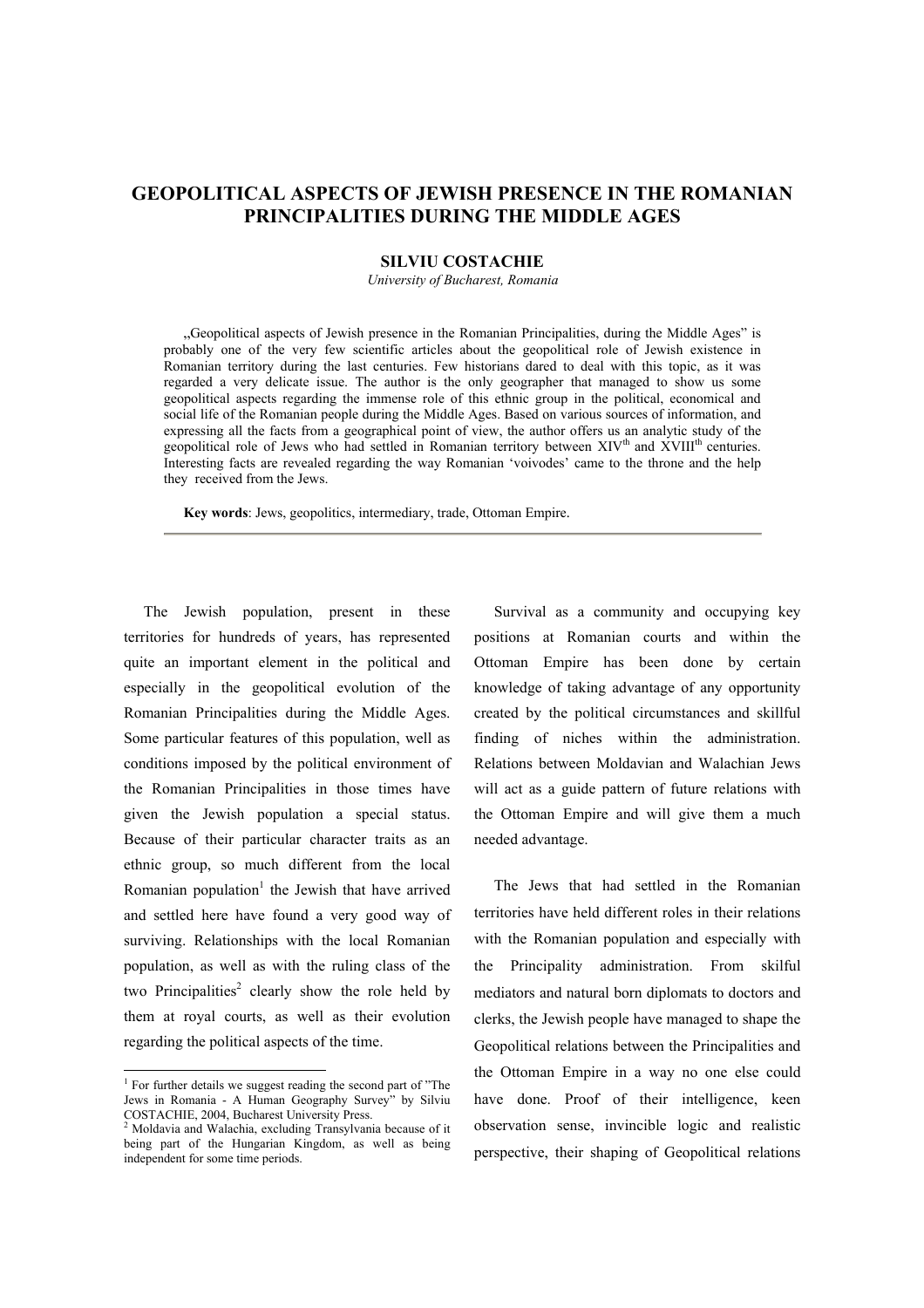has had unsuspected consequences throughout the Middle Ages. A particular aspect of Jewish political 'existence' refers to the mediator role that they had between the Romanian rulers and Western Christianity. Because of their keen<sup>3</sup> diplomatic skills, the Jews proved that they could dominate diplomacy, on the basis of their superior education in comparison to the other populations, which gave them the chance to occupy high positions within the Ottoman administration. The Constantinopole crises lead to the forming of a coalition against the Ottomans, under the guidance of Venice, which stood as a symbol of resistance against the Ottoman Empire. In 1473 this coalition will try to gain the support of King Stefan Cel Mare and use the Moldavian Principality in the fight against Ottoman expansion. This diplomatic effort was secretly being done by the Jewish mediator Isac-Beg, who held a great role in moving Jewish communities out of Spain and into the Romanian Principalities and the Ottoman Empire, in order to protect them from the Spanish Inquisition.<sup>4</sup>

The Ottoman Empire has proved to be very hospitable to the Jews coming from Spain, not only because the situation could be used as 'propaganda' by the sultan<sup>5</sup>, but also because the Jews could help the Ottomans expand their spiritual, economic and diplomatic influence, helping them enrich their society and better rule the Balkans. The Ottoman

l

Empire became aware of the fact that using this group of people as diplomats could be helpful, and will extend cultural and economic presence where military establishments cannot be done.

Not only the political, but mainly the economical role played by the Jewish population will be recognized by the rulers of the two Romanian Principalities, who see Jews as a population that provides a lot of opportunities. Moldavian and Walachian rulers were supporting Jews from Moldavia in the  $XV^{th}$  and  $XVI^{th}$  centuries as this trade activity helped them pay their tribute to the Ottomans, and also because trade was an important source of income. Some of the money that came from trade was used by Walachian rulers to pay their debt to Jewish money lenders that helped them come to the throne.<sup>6</sup> This source of income will be extremely used by Walachian rulers. The Jews were giving financial support to the ruler not only because of the high interest rate, but also for royal protection offered to the entire Jewish community in the country. Petru Rares is one ruler that borrowed money from Moldavian Jews as well as from Jews in other parts of the Ottoman Empire in order to come to the throne. So did Iancu Sasu, who paid 4.970 Leopoldine golden talers to become king. Some of the Jewish personalities of the time supported the naming of different rulers by influencing the Ottomans, on condition some protection was offered to the Jewish community. It is the case of Josef Nassi an important figure at sultan Selim's court who helped Despot Voda get the throne. Such influent Jews had good knowledge of succession to the thrones of Moldavia and Walachia. Always being well informed about the

l

 $3$  We underline the word 'keen' because any mistake when confronting the sultan often ended with severe repression against the whole Jewish community and even death to the initiator. This only comes as a confirmation of their diplomatic abilities.

<sup>&</sup>lt;sup>4</sup> Neumann V., page 21, quoting from V. Eskenasy's works Jews, 'Romanians and Ottomans': Some Political aspects of their relations in Moldavia  $(XV<sup>th</sup>-XVI<sup>th</sup>$  centuries), in the "Romanian Jewish Studies", magazine, I, Jerusalem, 1987, page 7-14.

 $\delta$  Showing the world the intolerance of the Catholic religion, and the open character of Islam.

<sup>6</sup> Ciocan, N. (1988).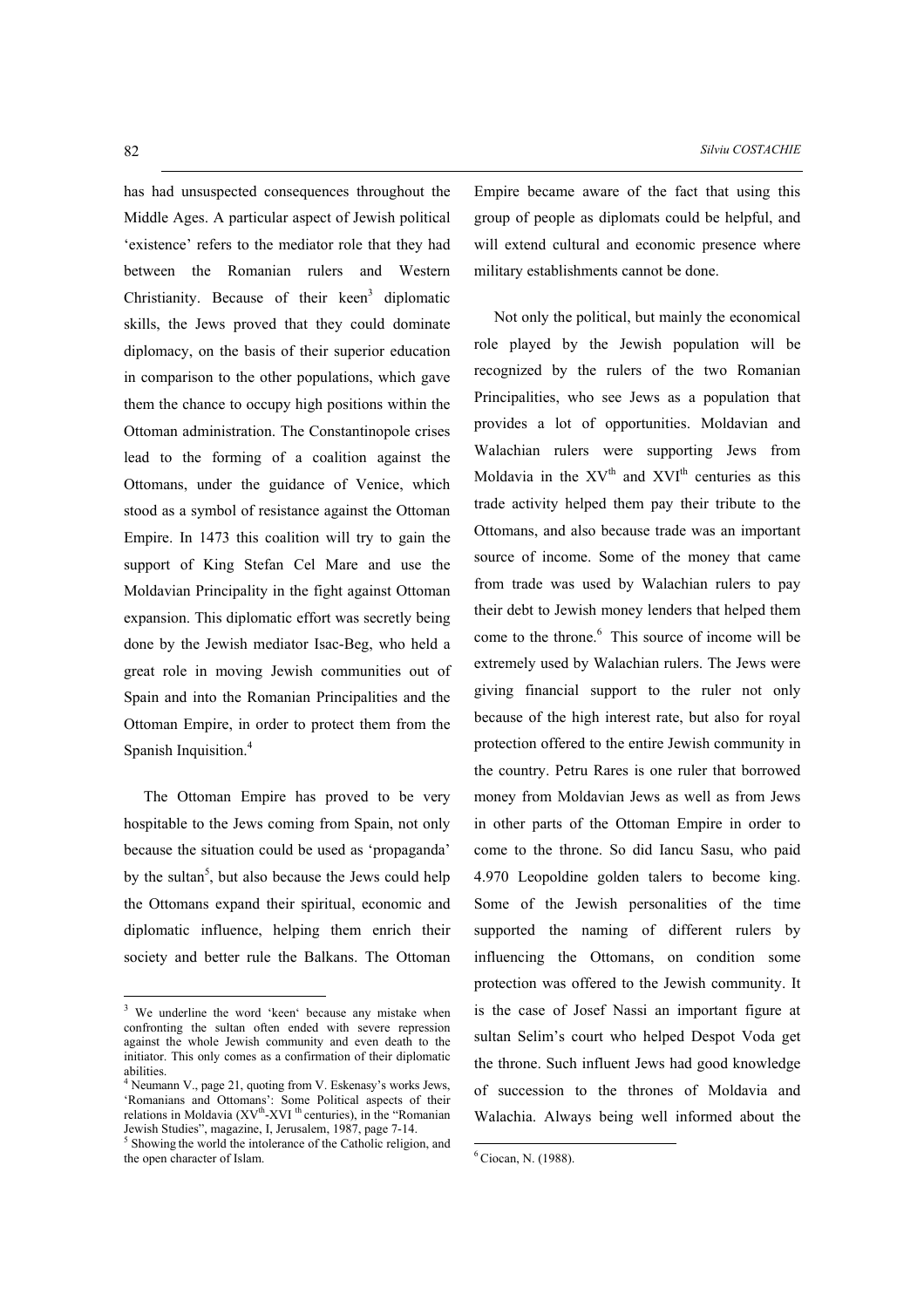situation, the Jews who were close to the sultan's court or to the local Ottoman ruler knew long before anyone who has got the biggest chance of coming to the throne. In exchange for a certain protective status offered to the Jewish traders, they offered to support any ruler who claimed the throne.

A strong connection between an influent Jew and a pretender to the throne meant that the person whom the sultan was to appoint had been already decided. In most cases the sultan only confirmed the decision of his Jewish adviser. The Romanian rulers rewarded the Jews for their support at the Ottoman court not only by financial payment<sup>7</sup> but mainly by giving commercial tax relief and religious freedom, which was appreciated by the entire community and not by only one person. Choosing to receive such a reward proves a highly superior way of dealing with the future, in so that it made the local nobility jealous. This confrontation between Jews and non-Jews led to serious trade disruptions and over time competition between Jew and Greek or Armenian traders will surpass the commercial aspect. Greek and Armenian traders will begin to consider their Jew counterparts not only a competitor but also a possible danger regarding the relationship Jews were having with the rulers. In 1492, Vladislav the  $2<sup>nd</sup>$  of Hungary, will send two letters to the city councils of Sibiu and Brasov supporting the Jewish cause<sup>8</sup>. This was a lost competition for the Greek and Armenian traders in favour of the Jews not only in Walachia, but also in Moldavia. The only area where the Greeks and the Armenians managed to maintain their trade supremacy, although they never reached the same level as the Jews, was the Walachian region close to the river Danube.

l

In 1476 King Stefan cel Mare of Moldavia will use the arrested Jewish traders to justify his campaign against sultan Mehmet the  $2<sup>nd</sup>$  (1451 – 1481), which will only be ended at Valea Alba battle (July,  $24<sup>th</sup> 1476$ ). This information appears in the  $15<sup>th</sup>$  document of 'Records and testimonies concerning Jews in Romania', volume I, page 14 as well as in Turkish chronicles by Elia ben Elkana Capsali in 1523: "and they turned against the Turks - among them was the ruler of Great Walachia -Stefan cel Mare. It was the time Jewish traders came to Walachia. The ruler kept them arrested for three days. On the third day, after being tormented, the king asked for money in exchange of their freedom, threatening them with shameful punishment. He took everything they owned causing great pain to the one who had no money. When the Constantinopole Jews found out they went straight to the sultan screaming: help us our king, we are thy subjects, how can the lord of Walachia make us his subjects?

The sultan's answer was: "I shall get my revenge on the Walachians when God will send Zucha- $\text{Zan}^9 \dots$ ". Thus, the Jews were becoming a reason for Ottoman intervention in Moldavia and a factor that will lead to an anti-Ottoman movement in the two Romanian Principalities. Any repression against the Jews was a form of rebellion against the Turkish rule in a time when Jews were considered as representatives of the Ottoman Empire<sup>10</sup>. Such repression acts became violent as they were meant to make a religious cleansing due to the fact that non-Christian population was considered an

 $7$  though sometimes also present in huge amounts...

<sup>&</sup>lt;sup>8</sup> Neumann, V. ... quoted works, page 27.

<sup>&</sup>lt;sup>9</sup> the sultan of the White Lamb Turkish state, Uzun Hassan (1453-1478) who fought Mehmet the 2<sup>nd</sup>, together with King Stefan cel Mare.

 $10$  go to document 84, on page 64, of "Records and testimonies concerning Jews in Romania", vol. I, about Mihai Viteazul.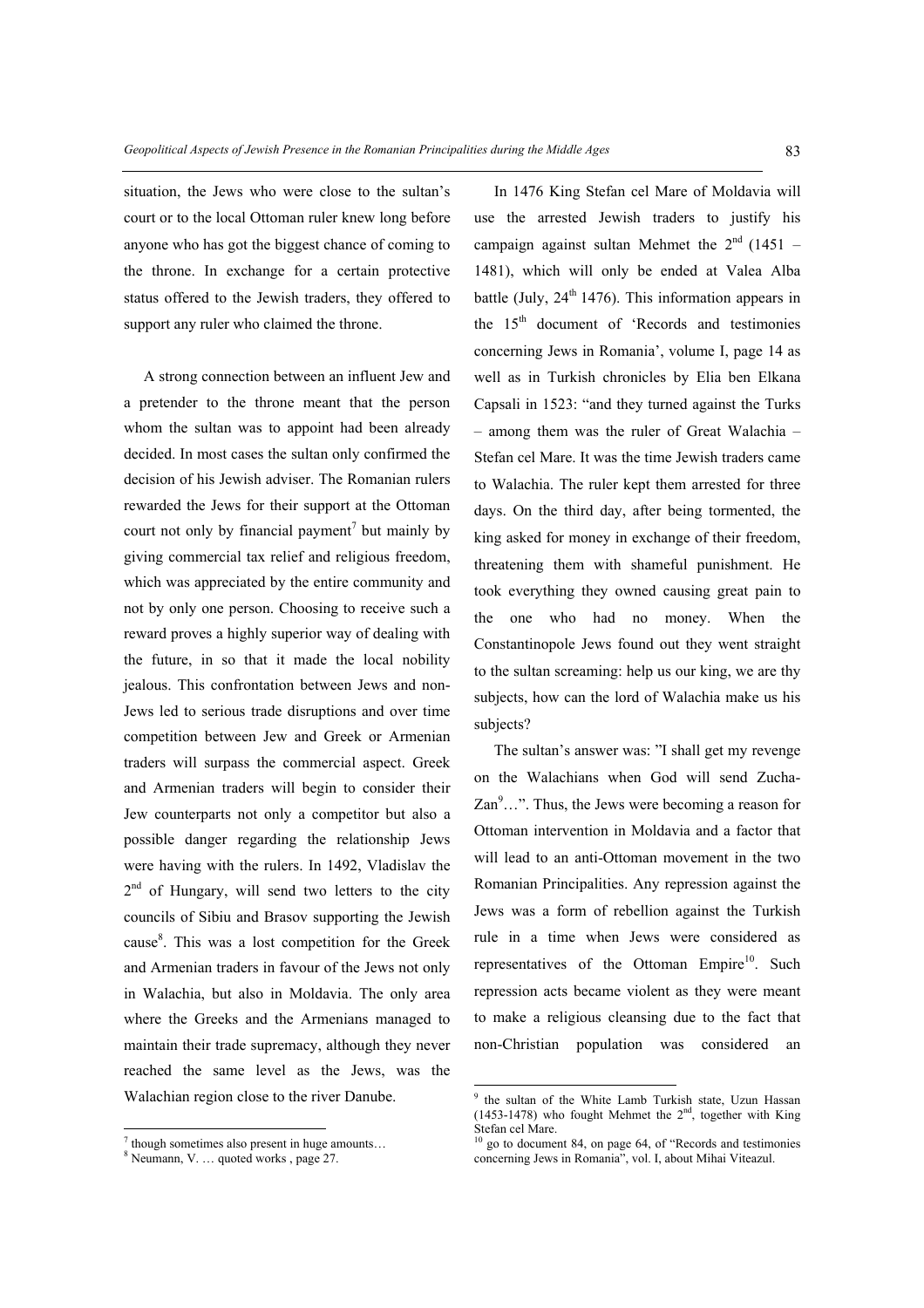anomaly. This is the case of King Mihai Viteazul and some other rulers, though the population did not share the same opinion. Ordinary people did not think Jews were any danger to them as Orthodox religion proved to be quite tolerant. Jews were not a threat to the people, but mainly to the local traders, who used religious differences to mask commercial interest. Getting rid of Jewish trade competition meant Greek and Armenian traders could regain their previous markets, and for the local nobility this meant receiving presents from the new traders $^{11}$ .

Jews will be regarded as an accepted, friendly and sometimes a too protected population. A turning point in the existence of the Jewish community in the territories of the Romanian Principalities is the year 1495. The Jews that escaped the Inquisition in Spain and Portugal are well received in Constantinopole, helping to build the local armory (guns) industry which was very much appreciated by the sultan and thus reach high positions in the Ottoman administration and getting involved in the relations between the Principalities and the Ottomans. Mircea Ciobanul (1545-1554 si 1558- 1559), Patrascu cel Bun (1554-1557), Petru cel Tanar (1559-1568), Petru Cercel (1583-1585) si Mihai Viteazul (1593-1601) are among the kings that came to the throne with financial help from the Jews<sup>12</sup>. One way of rewarding Jewish help was to give them full control over the river Danube customs, so that they could establish their own taxes. Jewish and Turkish customs officers obtained large sums of money<sup>13</sup> from the river crossing tax in the Danube region at Giurgiu County.

 $11$  go to document number 89 and number 90, page 68, of "Records and testimonies concerning Jews in Romania" vol.I.

l

This fact can surely be related to the writings of a German traveller who described his voyage through Walachia and mentioned the Danube customs which were controlled by Ottoman Jews. Apart from the tax the Jews collected at the customs office, they were also given the chance to be the first who heard the news or any other important information and took advantage of this for the wellbeing of the entire Jewish community. Another benefit of controlling the customs was that it proved to be very easy to escape from the country in case of any danger. $^{13}$ 

The Geopolitical role of the Jews was far more important than their number in comparison to the locals; the Jews managed to maintain this role on the basis of their skills and not on their numbers. It was not a large number of Jews the thing that ensured their survival, but the key positions they occupied. Most times, Jews took advantage of their positions by getting protection for the entire community and not just for themselves. The importance of the community surpassed that of the individual, whose only chance of survival was within the community.

Being advantaged by the Ottomans, because of trade interests, the Jews were a much needed alternative to the Greek trade monopoly. The merge of Romanian and Jewish goals and interest is greatly described in Professor Constantin Rezachevici 's 1995 article, called "Jews in Romanian territories during the Middle Ages", of 'Magazin istoric', number 10, page  $63$  who said:  $\dots$  only protestant Holland offered the same kind of freedom that the Romanian Principalities offered to the Jews in the

<sup>13</sup>according to the minorit monk Petru Bogdan Baksić wrote while travelling through Walachia.

l

<sup>&</sup>lt;sup>12</sup> "A history of Romanian Jews in facts and figures", volume I, page 101.